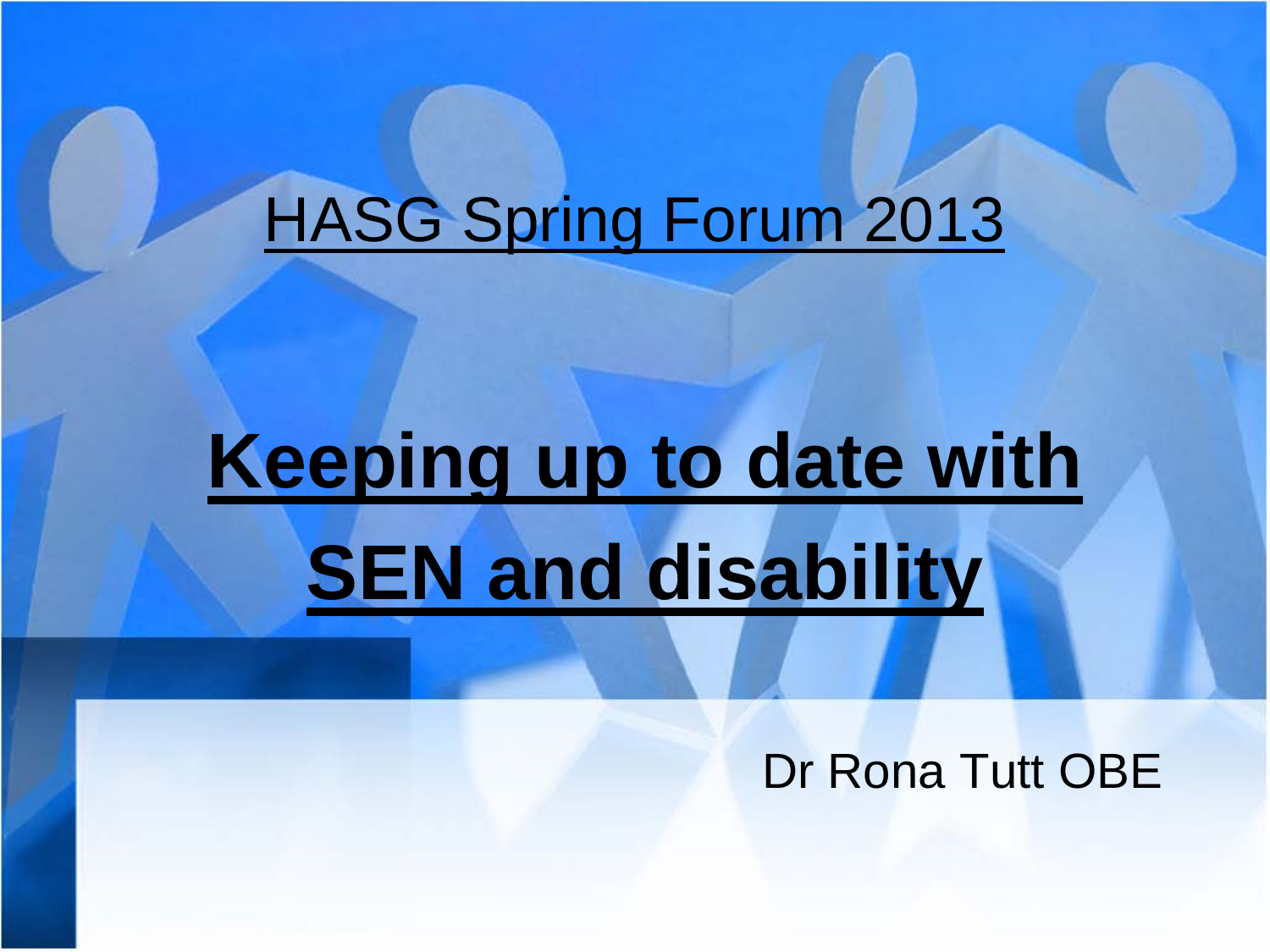



### 1. Introduction

## 2. Changes to the SEN Framework

## 3. The changing needs of children

4. Closing comments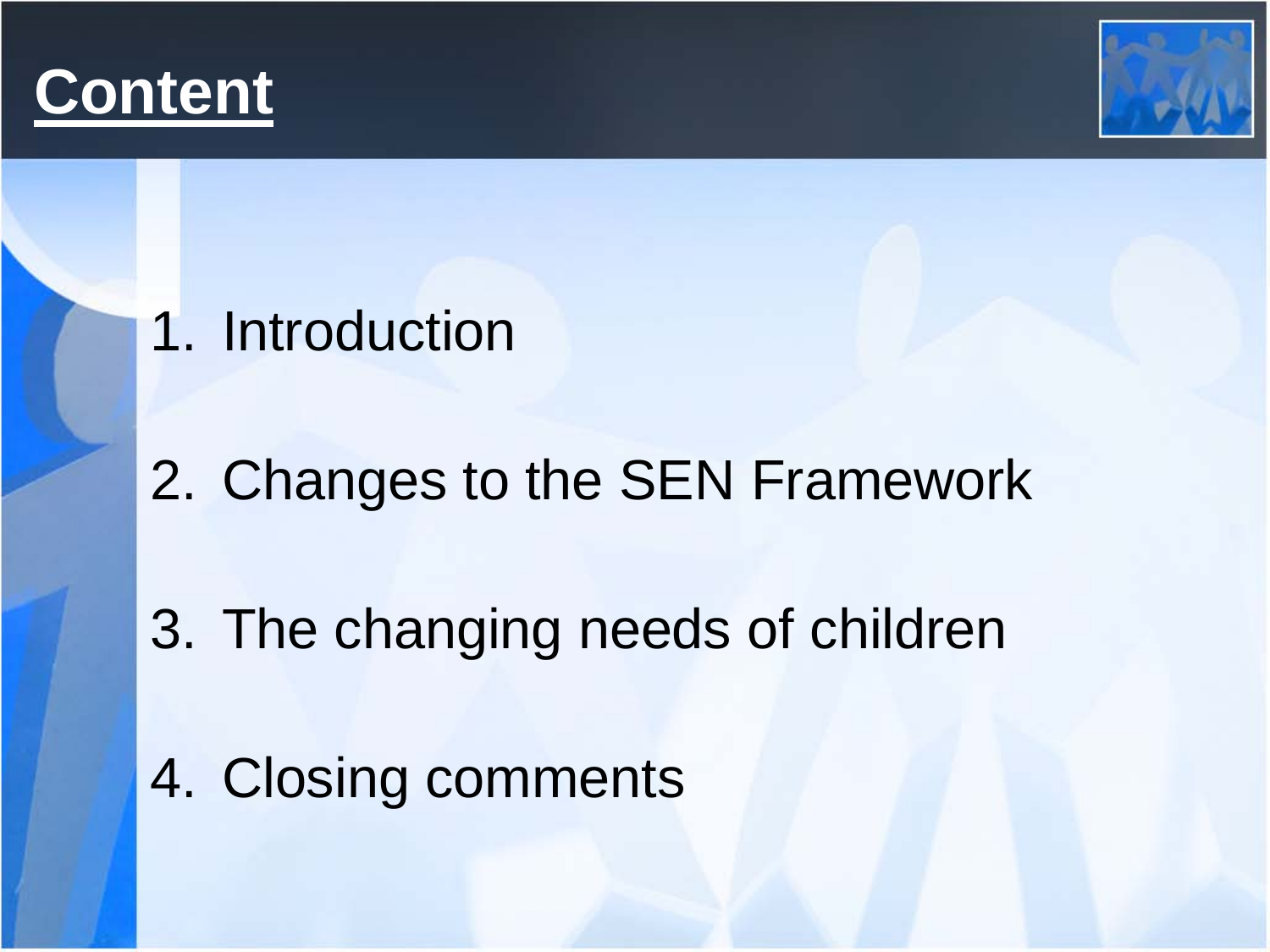# **1. Introduction**



1978 Warnock Report introduced the term *special educational needs (SEN)*

1981 Education Act

Brought in the *statementing procedures*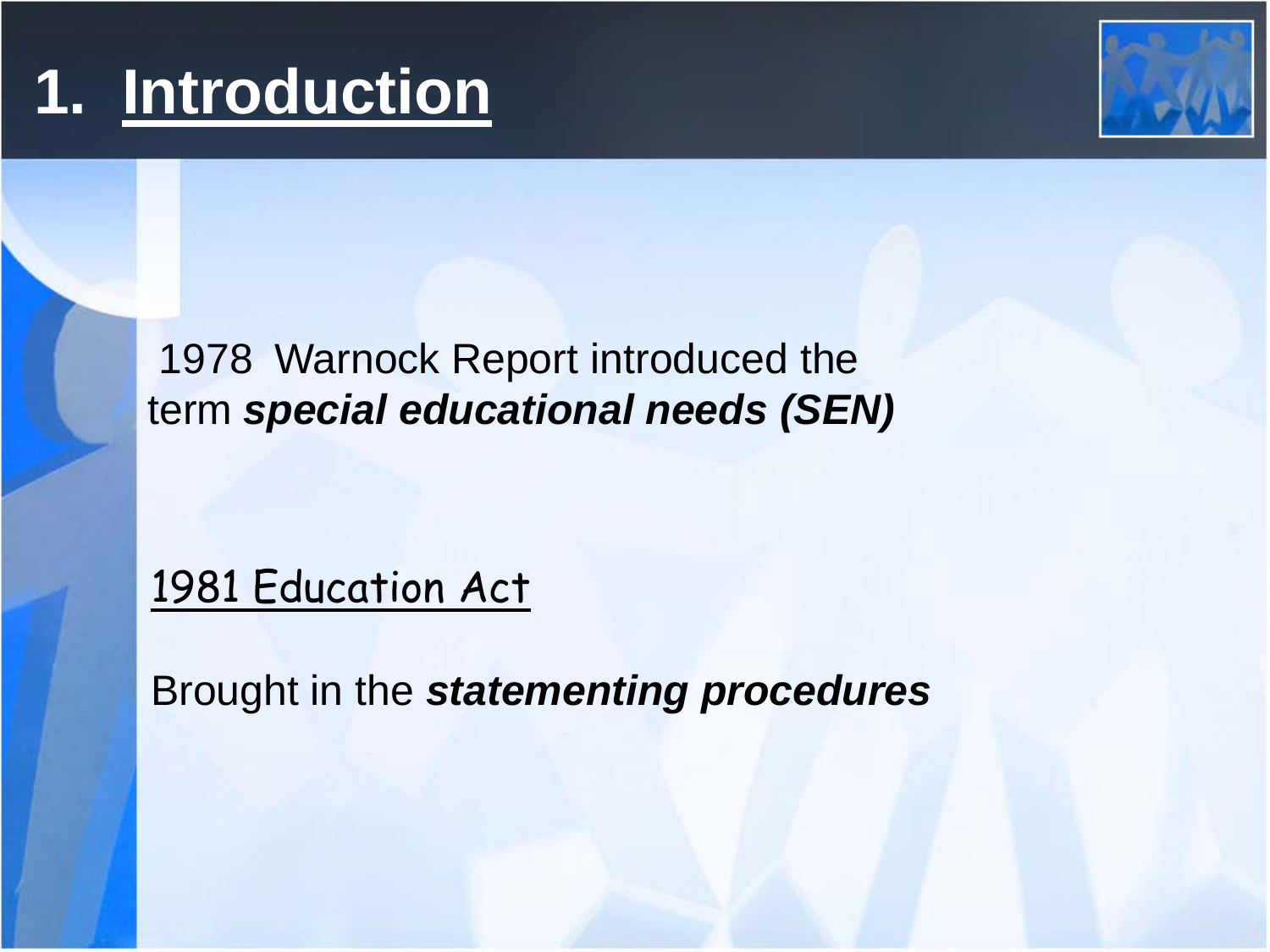# **SEN and SEND**



## **SEN & disability**

The SEN & Disability Act (2001)

### **Disabled**

*Having a physical or mental impairment that has a substantial and long-term adverse effect on his or her ability to carry out normal day-to-day activities.*

### **SEN**

*Having a learning difficulty which calls for special educational provision to be made for them.*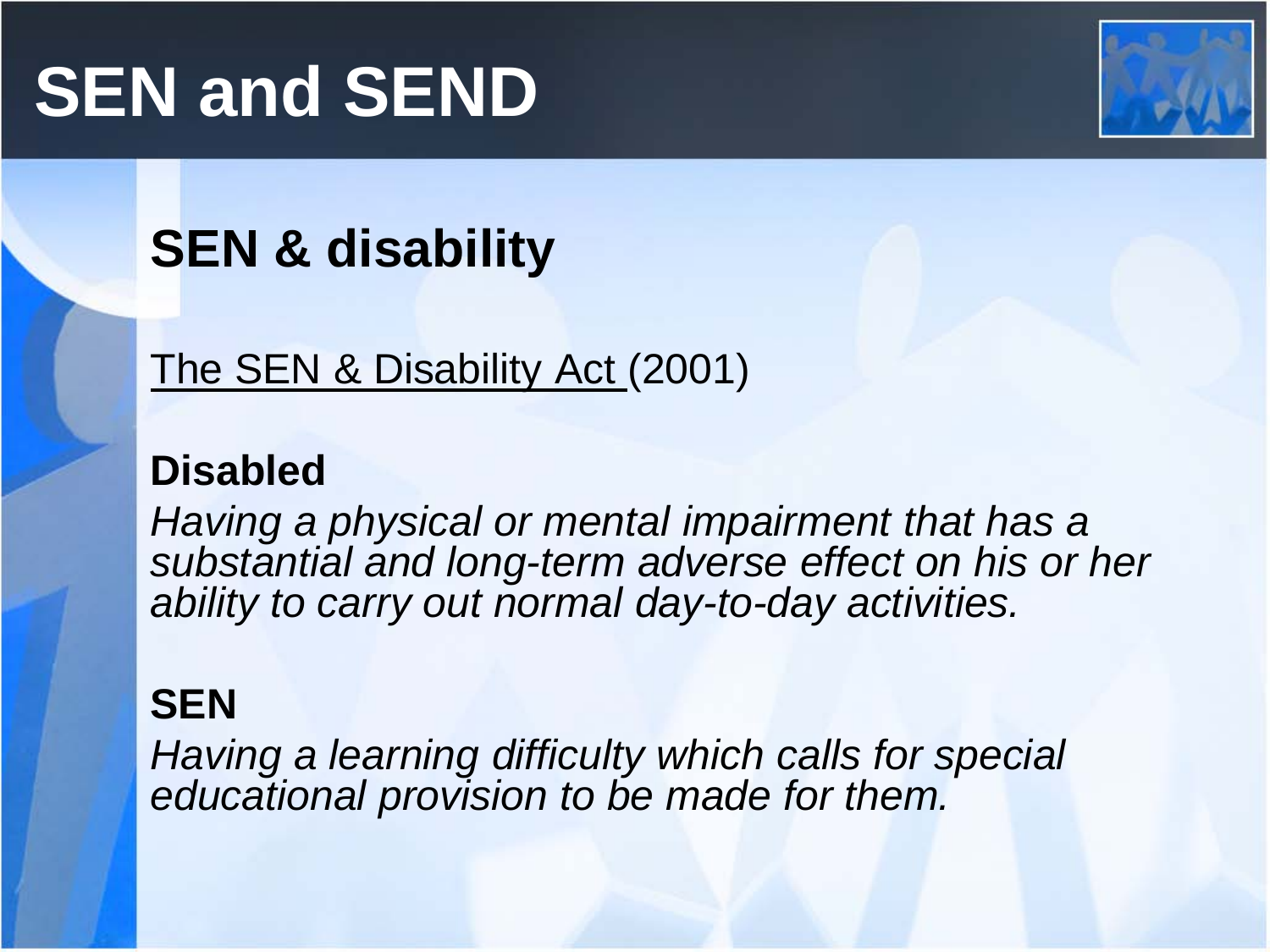## **SEN / SEND**



Some medical conditions, such as: asthma, eczema, other allergies, diabetes, childhood cancer

Global learning difficulties (MLD, SLD, PMLD) BESD, including ADHD Tourette's Syndrome Autism Speech and language impairments Specific learning difficulties HI, VI, MSI, PD/PNI

Mild learning **difficulties** 

Mild hearing, visual or physical impairment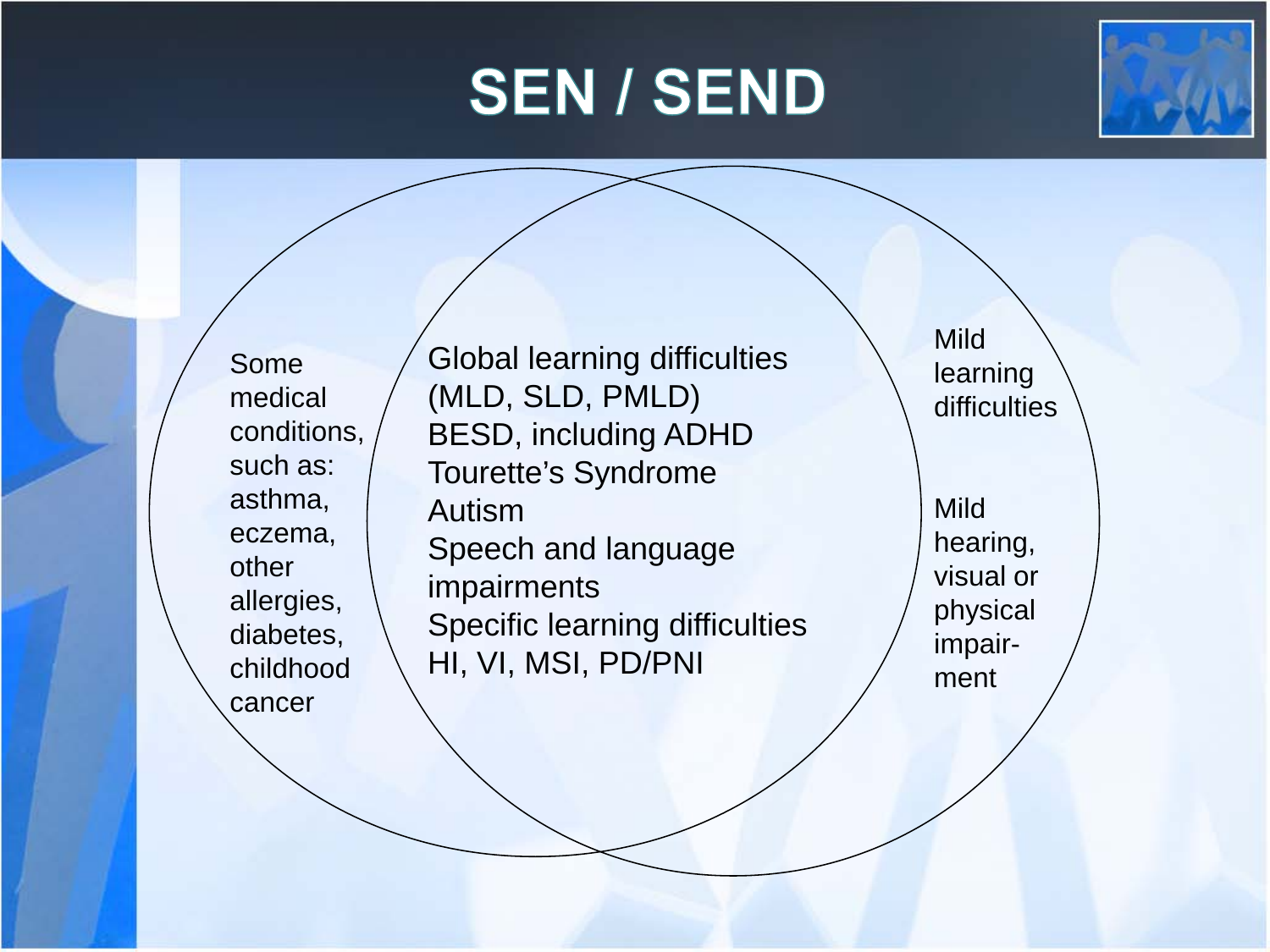## **A Flexible continuum of provision**

### **In-class support**

### **mainstream bases**

 **Special schools**

department for children, schools and families

**Planning and Developing Special Educational** Provision

A Guide for Local Authorities and **Other Proposers** 

For further information:

**SEN and Disability Division** Department for Children, Schools and Families **Caxton House** 6 - 12 Tothill Street London SW1H 9NA

Tel: O207 273 4914

Website: www.dcsf.gov.uk/schoolorg

 **Special school bases**

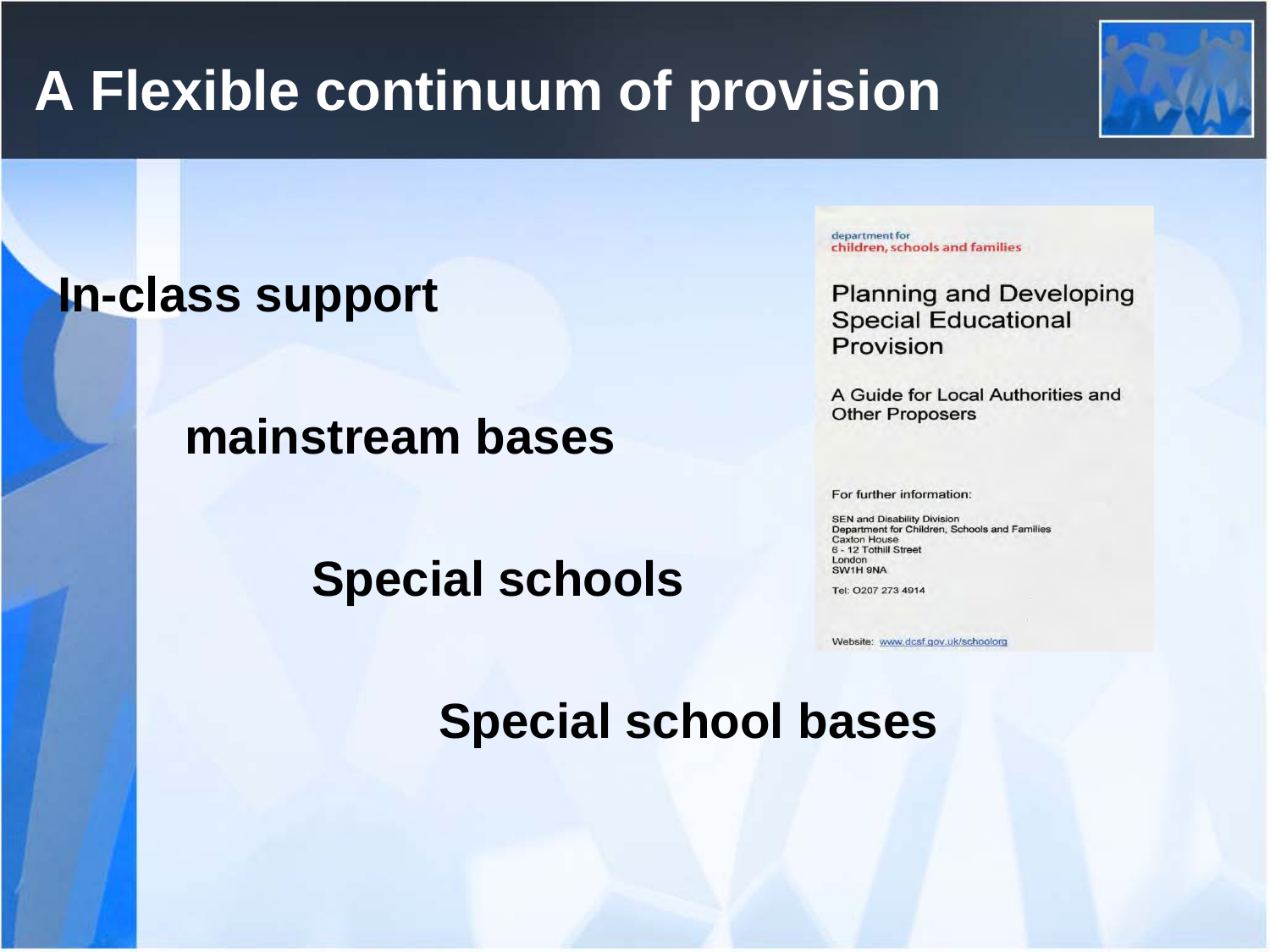# **2. Changes to the SEN Framework**



 **The 'Call for Views**' (Autumn 2010)

**The Green Paper itself (March 2011)** 

**Children & Families Bill (announced May 2012)** 

 **Progress and next steps** (May 2012)

Draft clauses for the Bill (Sept 2012)

 Select Ctee's Report on the draft clauses (Dec 2012)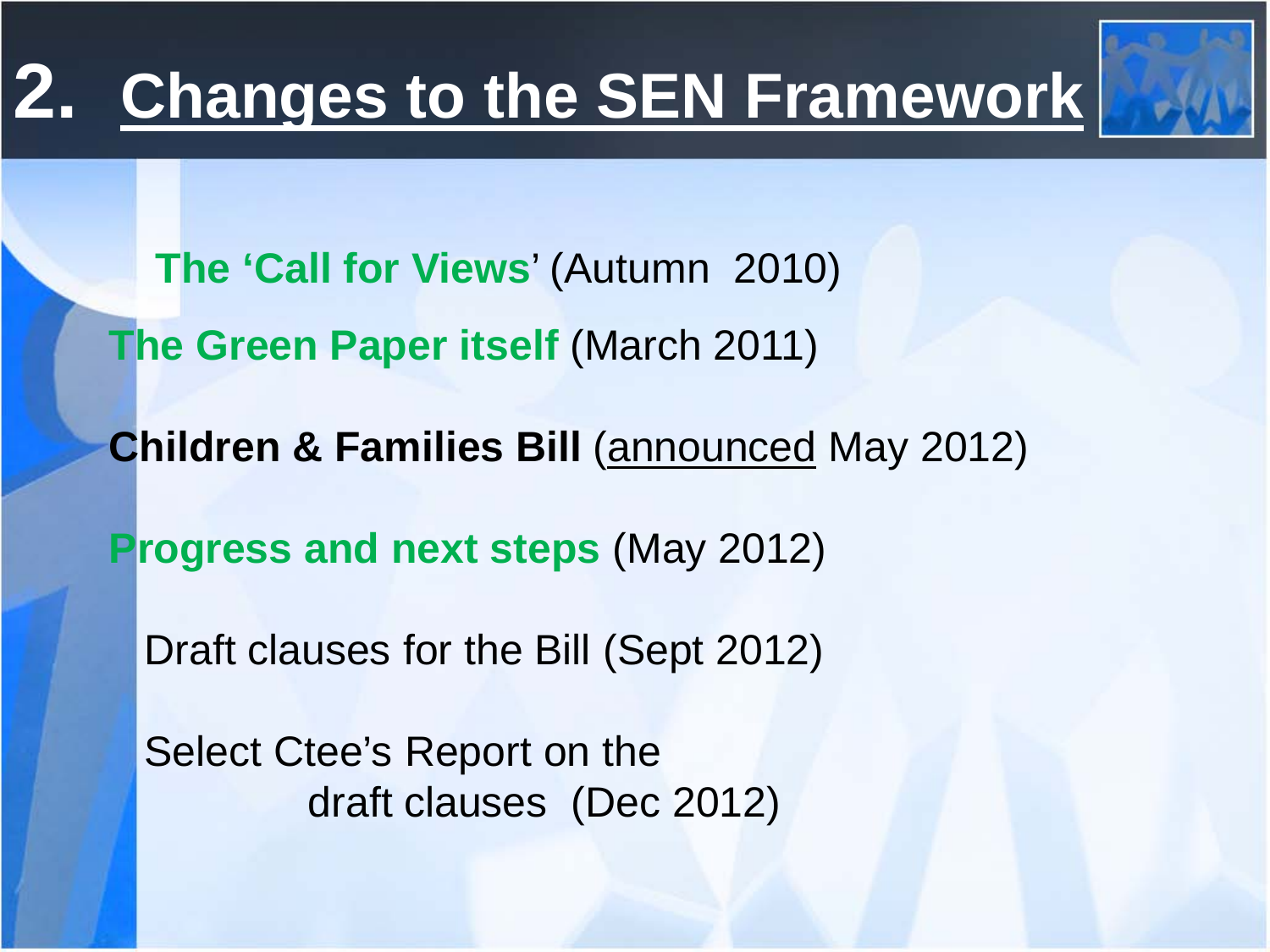# **Green Paper's main chapters**



Chapter 2 Giving parents control

Chapter 3 Learning and achieving

Chapter 4 Preparing for adulthood

**Support and** aspiration: A new approach to special educational needs and disability



Chapter 5 Services working together for families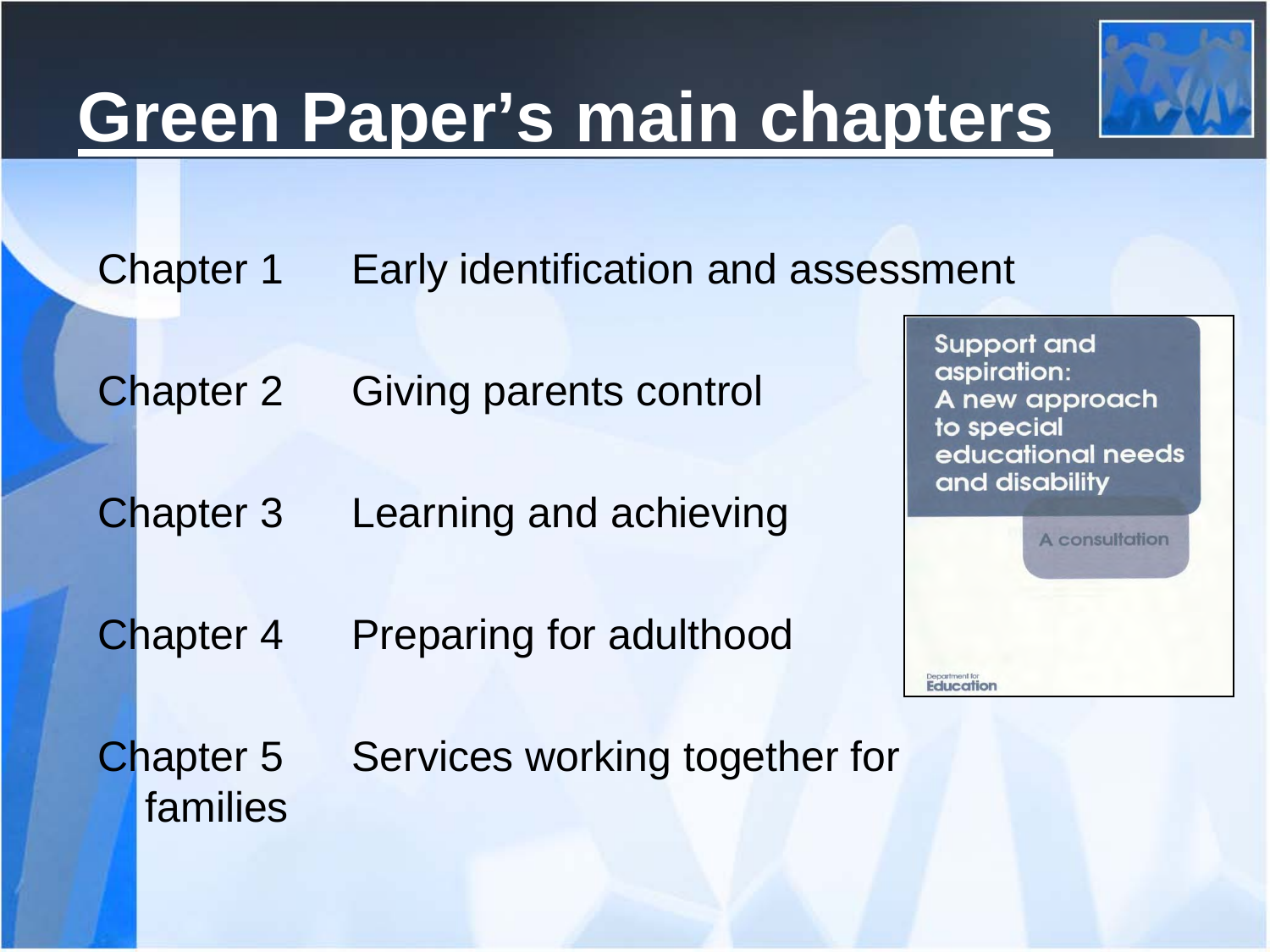

 September 2011, 20 pathfinders established, one of which is Hertfordshire. They are looking at how to make some of the main changes work in practice , including:

- $\cdot$  A new assessment process from 0-25
- **\*** Replacing statements with education, health and care plans

(EHC Plans)

- ❖ Making more use of the voluntary and community sector  $\cdot \cdot$  The full engagement of children, young people and their families
- $\cdot$  **The use of personal budgets**
- ❖ A Local Offer of services

Their work has been extended until September 2014.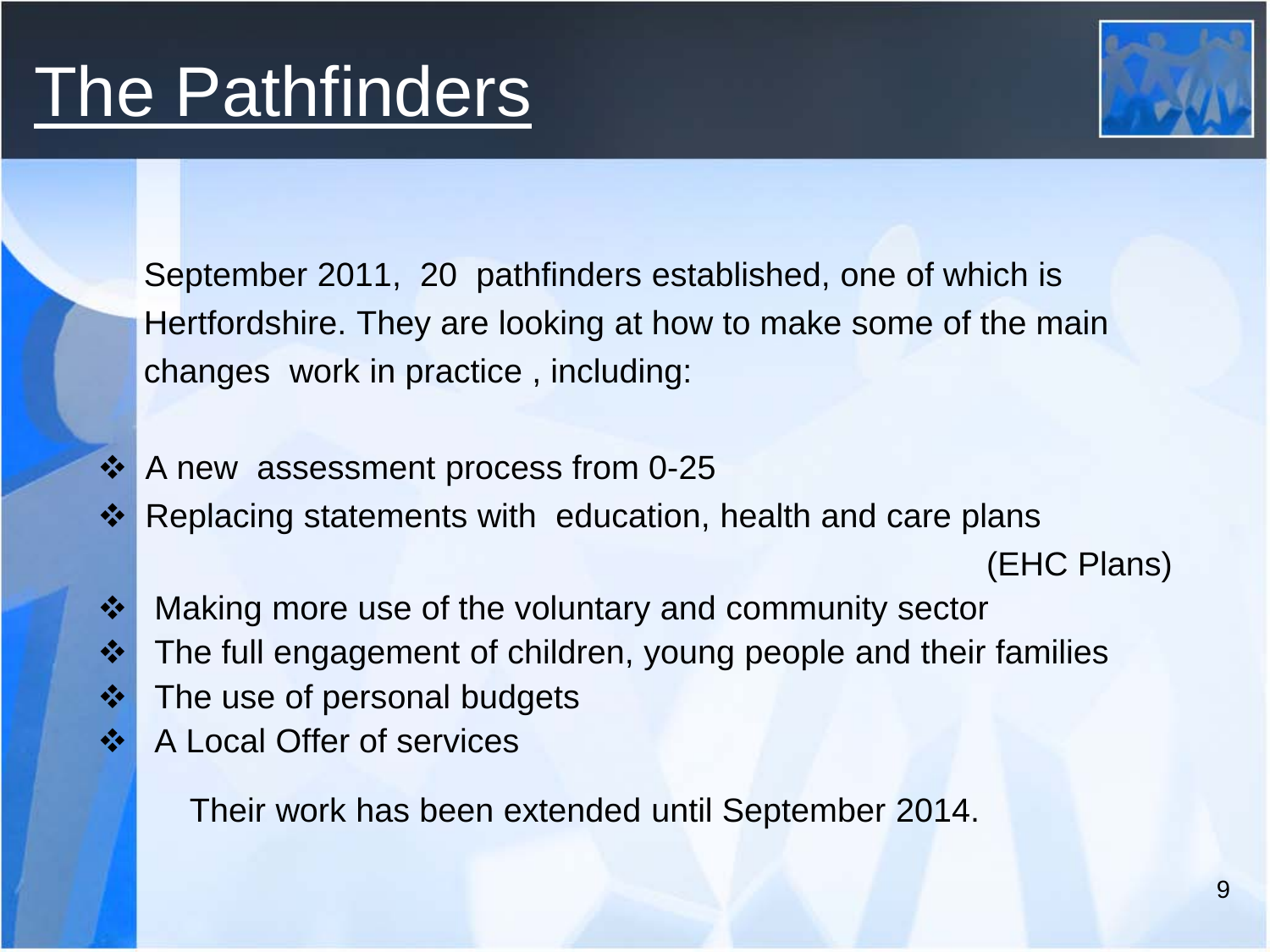### "*Progress and next steps"*



**≻ Summarises the Green Paper ≻ Outlines progress made since**  $\triangleright$  Describes the next steps the government plans to take

**Support and** aspiration: A new approach to special educational needs and disability

**Progress and next steps**

**FOLLOGENDE**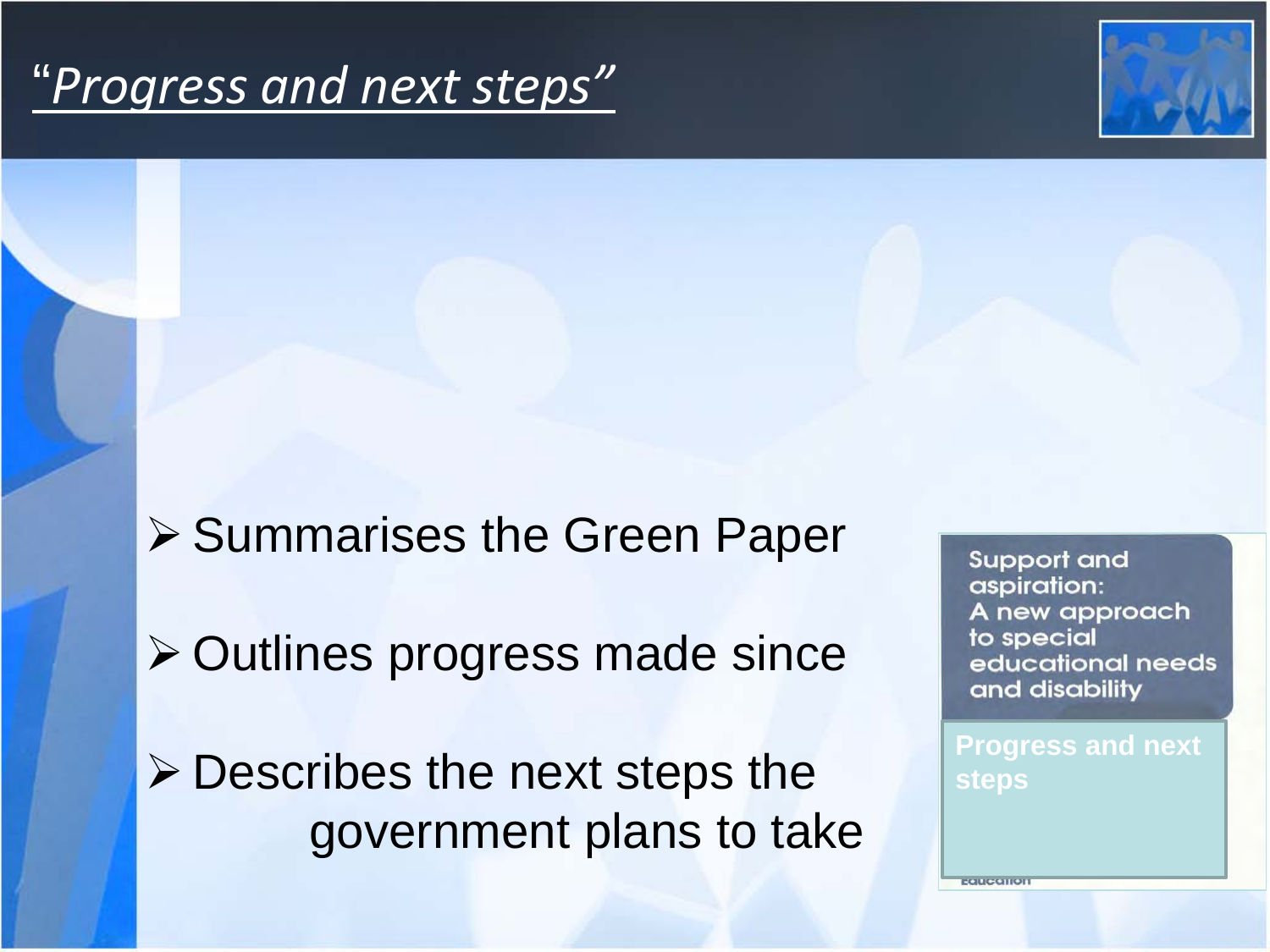### **Children and Families Bill – content**

### In terms of SEND, the Draft Provisions cover:

- A single assessment process
- Education, Health & Care Plans from 0-25 to replace statements
- A requirement for LAs to produce a Local Offer
- Education, Health & Social Care to work together for joint planning and commissioning
- Parents to be offered personal budgets
- Mediation to take place before going to tribunal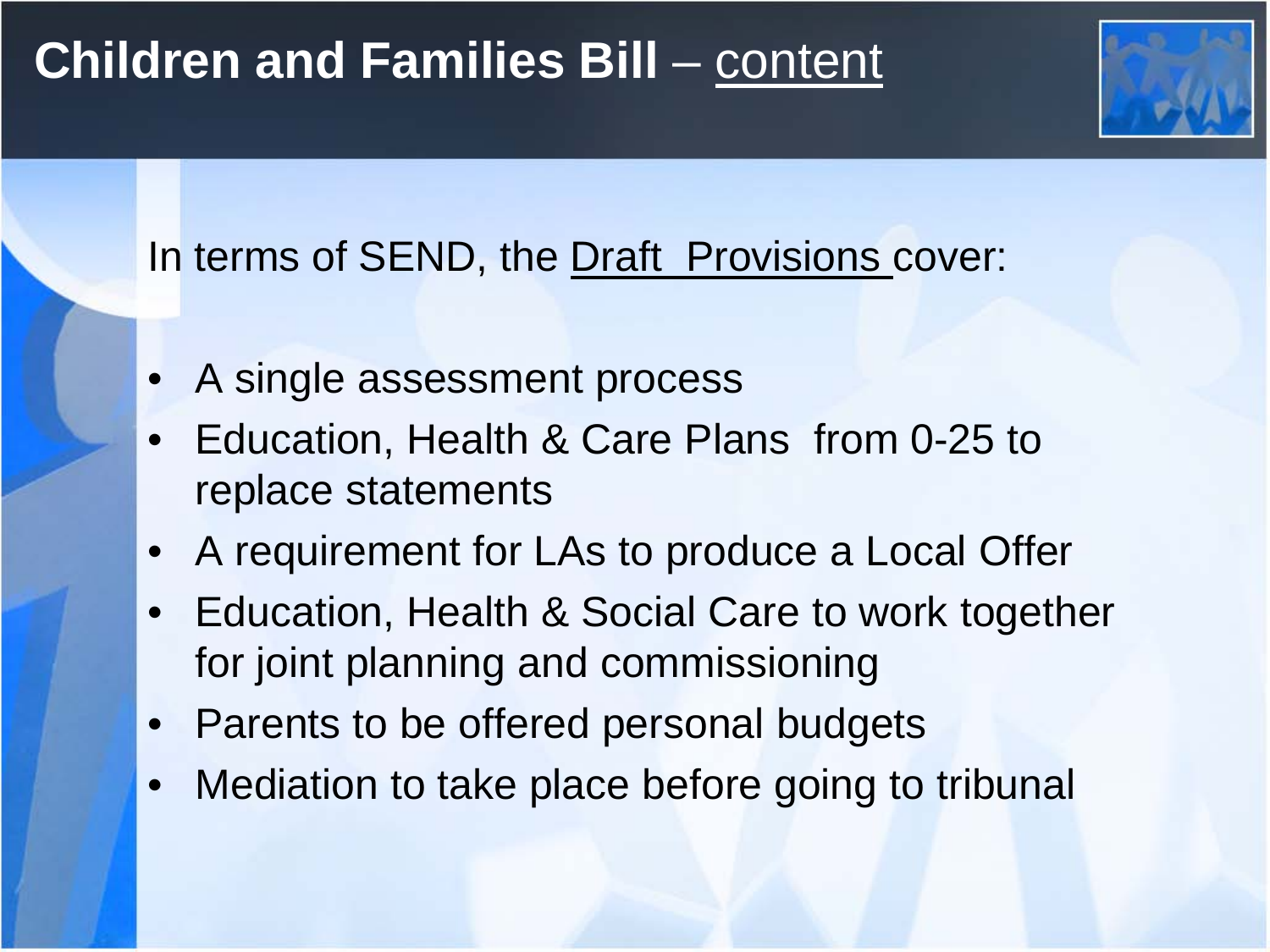## **Children & Families Bill** - timetable



- Announced in the Queen's Speech in May
- Draft clauses published September 2012
- Education Select Committee asked to provide pre-legislation scrutiny
- Bill introduced in Parliament early 2013
- Likely to spend the year going through all the stages
- Implementation likely to be from September 2014

Bill picks up legislative elements of the SEND Green Paper In addition, Regulations and a Code of Practice are scheduled during 2013.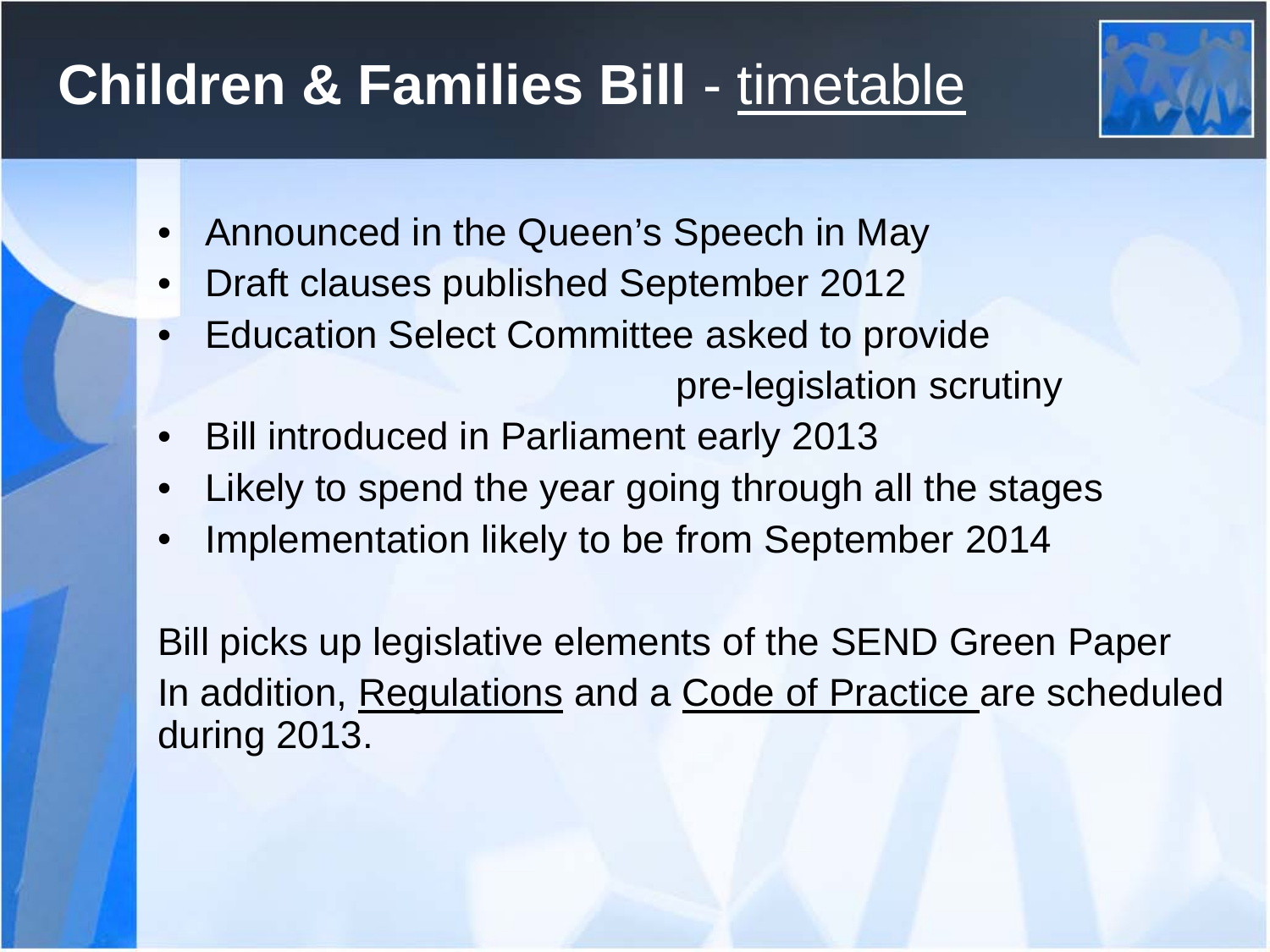# **SEN Code of Practice**



- $\checkmark$  The new SEN Code of Practice will be slimmed down and will replace, the current *Code*, the *Learning Difficulties Assessment* guidance and the *Inclusive schooling* guidance in order to cover 0-19
- $\checkmark$  It will give guidance on a single school based category and give a new definition of BESD
- $\checkmark$  It will give information on: the Local Offer, Personal Budgets, Joint Commissioning, Assessments and EHC Plans

There will be a consultation on the revised Code this year, before it is published in Spring 2014.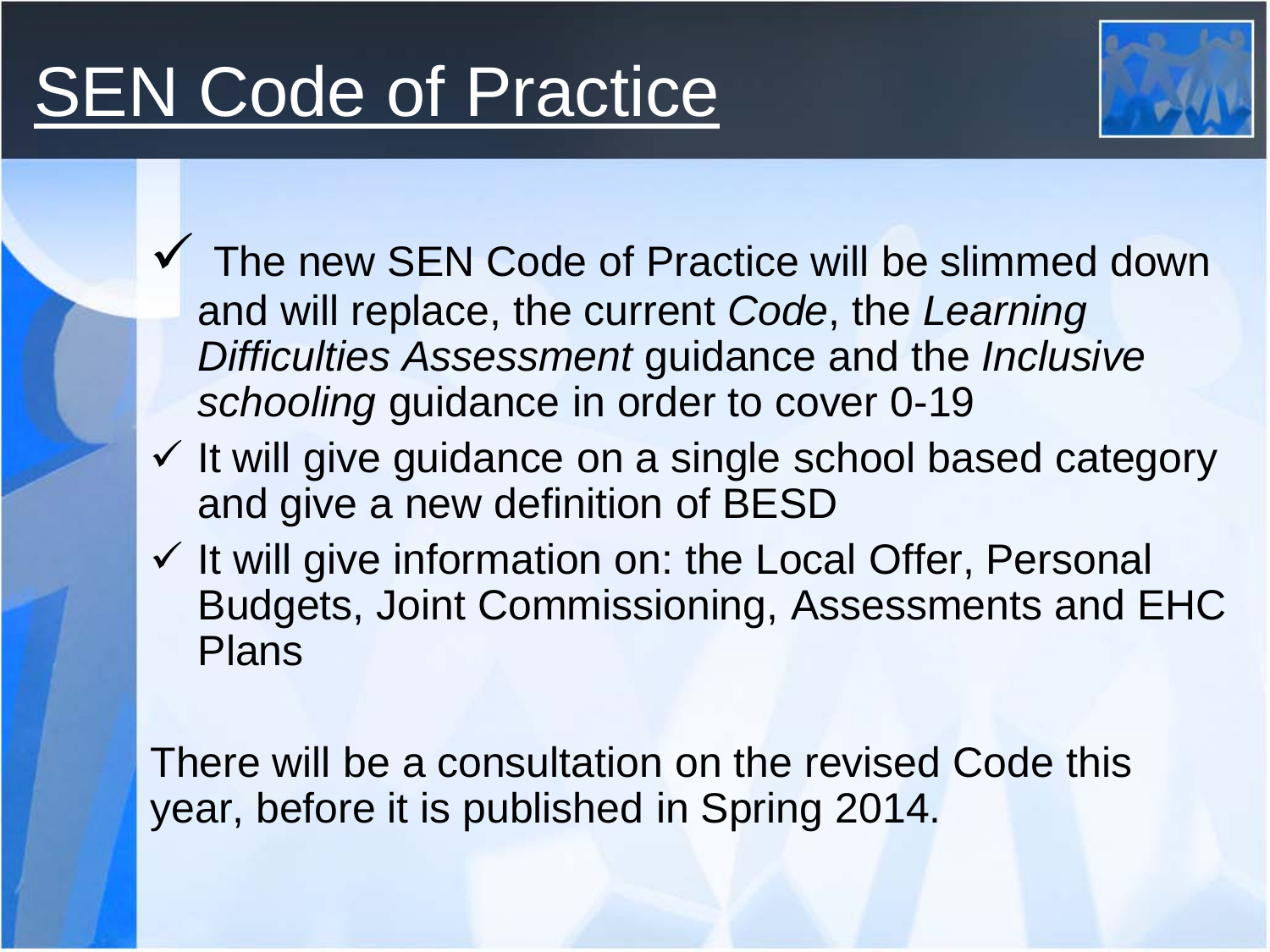# **3**. **Children's changing needs**

Why are they changing?

**□ Changes in society: families & extended families** 

 $\Box$  Changes in the environment: noise, pollution, technological advances

□ Advances in medical science: more babies surviving at an earlier stage more children recovering from illness & accidents more assisted births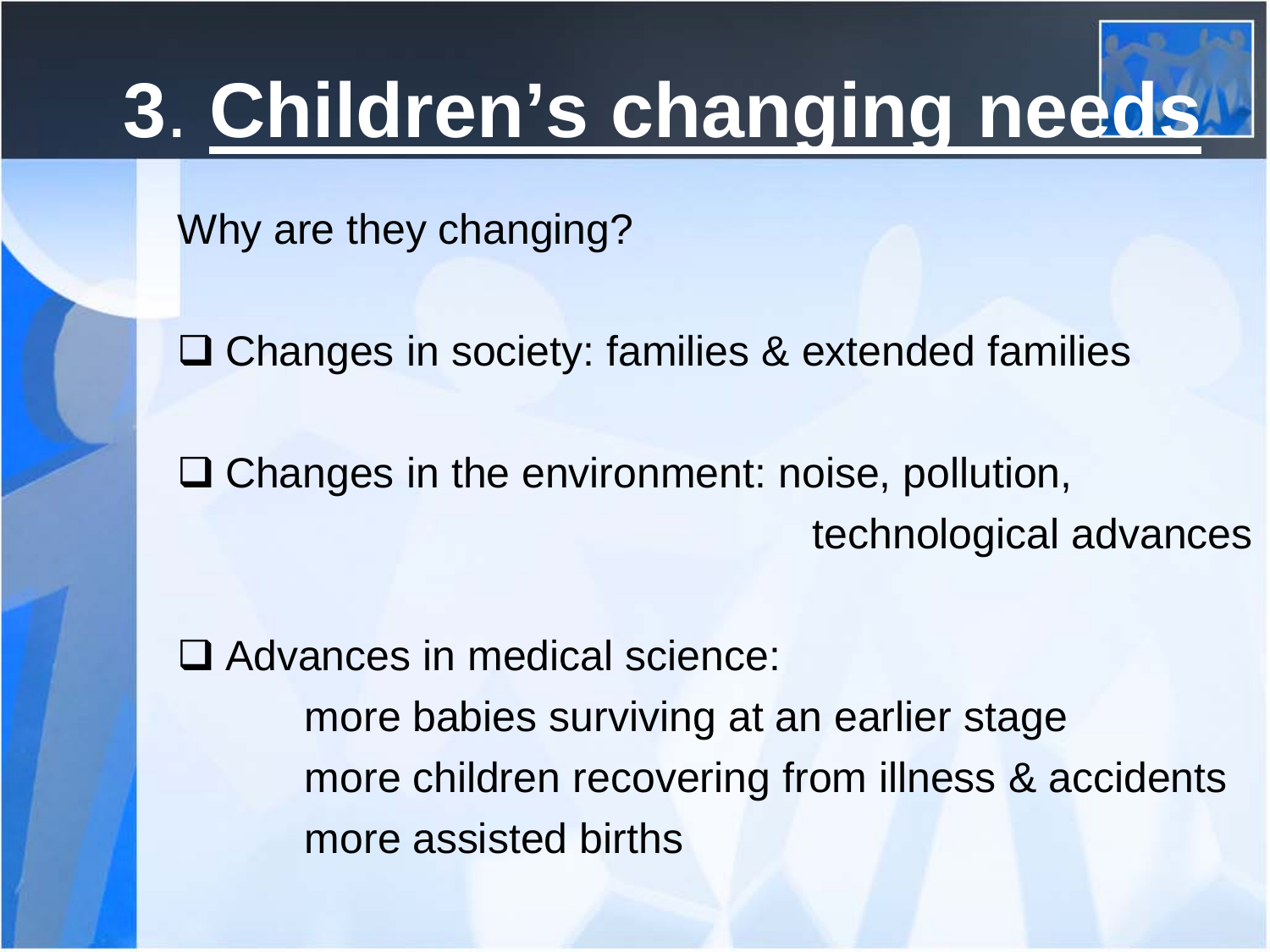# The outcome of these changes

- Children have less stability and parents less support, putting the mental health of both at risk
- The environment may be less conducive to the healthy development of the growing child
- More preterm babies are surviving, but with lifelong conditions
- There is an increase in children being diagnosed with complex conditions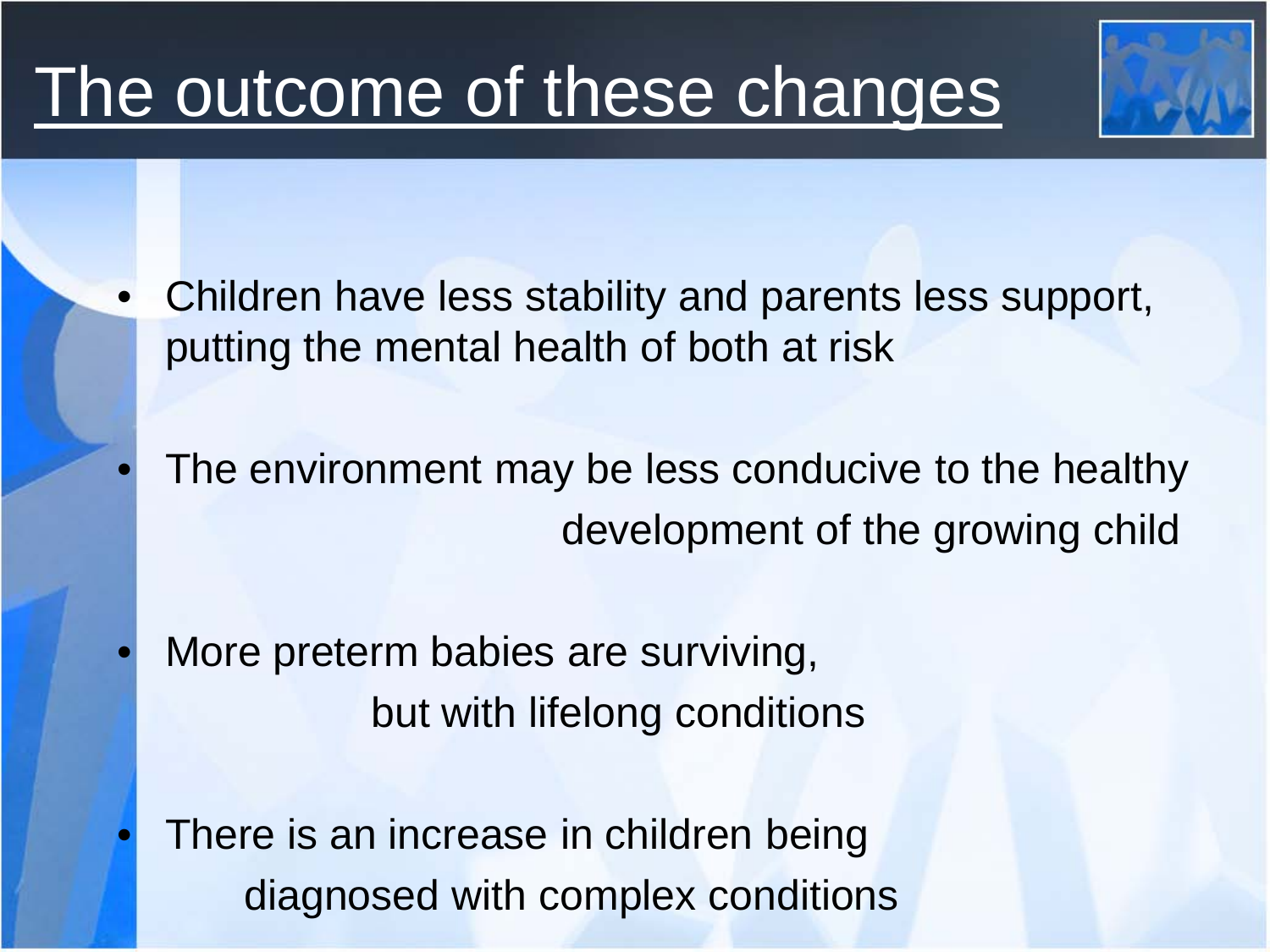## Newer terms



• FASD (including FAS)

Foetal alcohol spectrum disorder is caused by maternal drinking and results in a 'spiky profile'

• PDA (syndrome)

Pathological demand avoidance has similarities to autism, with the child feeling they must control what happens to them. They gravitate to adults and are subject to self- harming and panic attacks

#### • CLDD

Complex learning difficulties and disabilities is being used for children who have co-existing conditions. They cover the full ability range.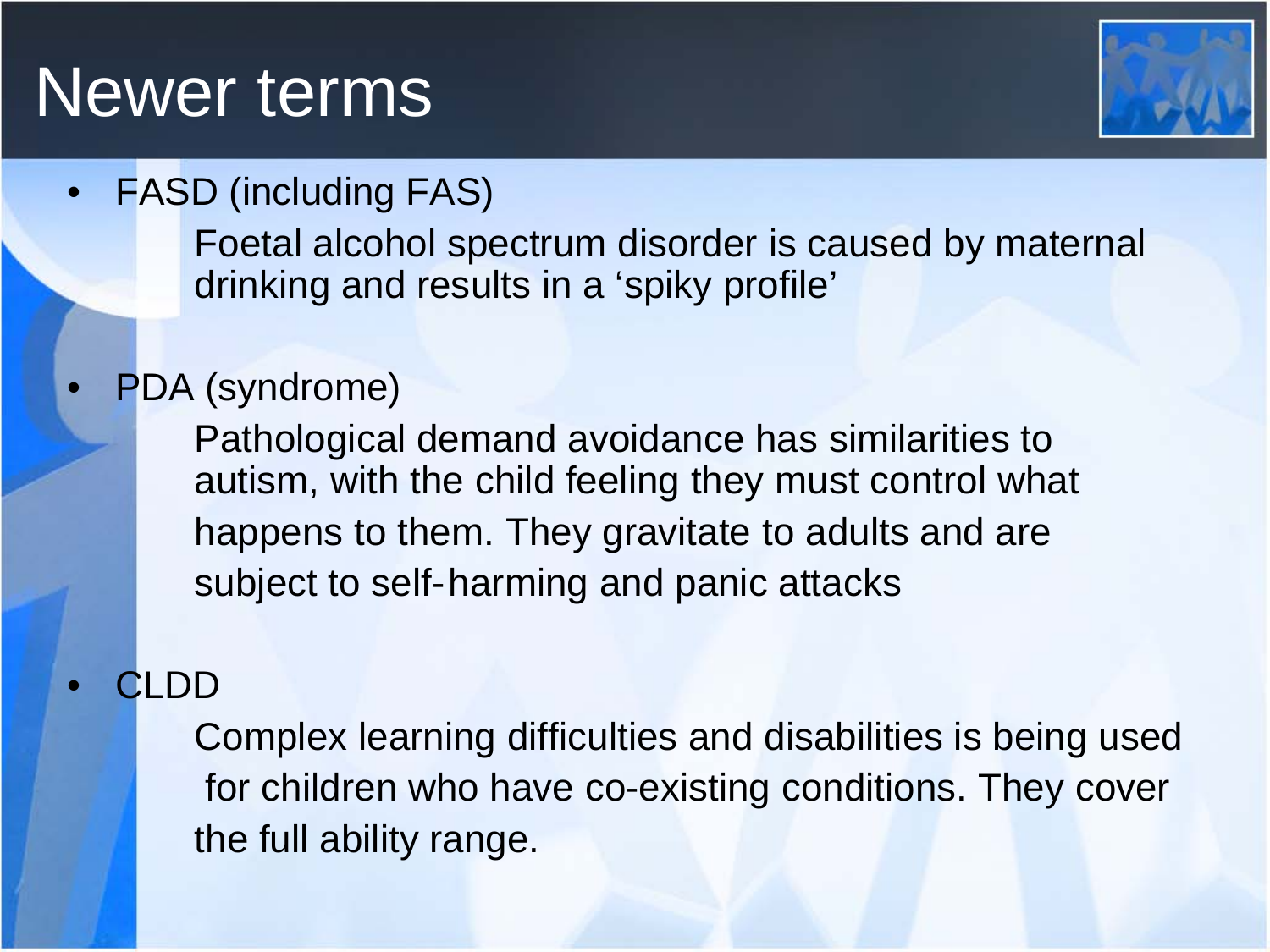

Arising from the *Lamb Inquiry* (Dec 2009), online training materials were created for:

- Autism
- MLD
- BESD
- Dyslexia / SpLD
- **SLCN**

[www.education.gov.uk/lamb](http://www.education.gov.uk/lamb)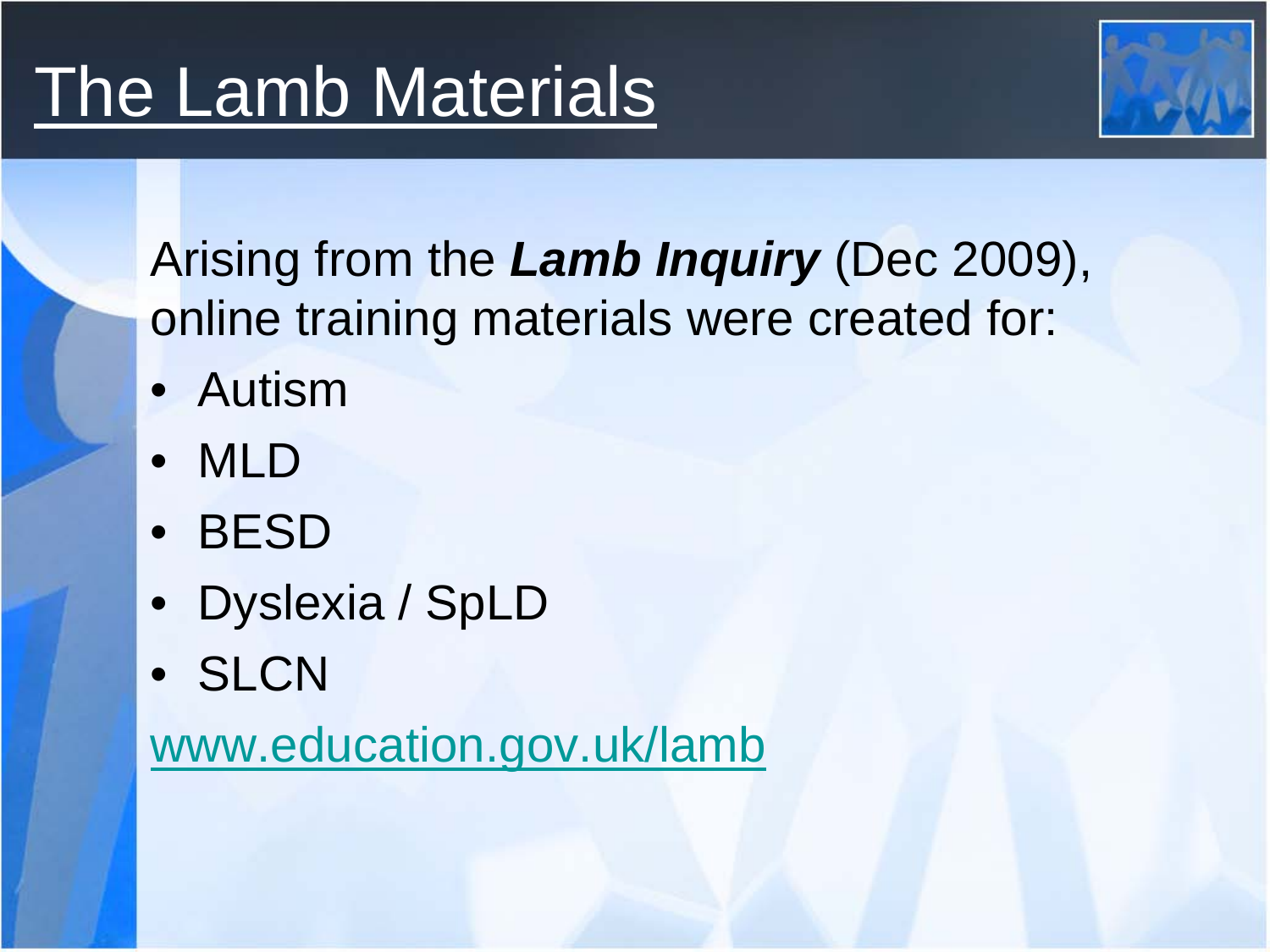

Arising from the *Salt Review* (2010), and the CLDD Research Project (2009-11), the materials encompass:

- SLD
- PMLD
- CLDD (complex learning difficulties and disabilities)

[www.education.gov.uk/complexneeds](http://www.education.gov.uk/complexneeds)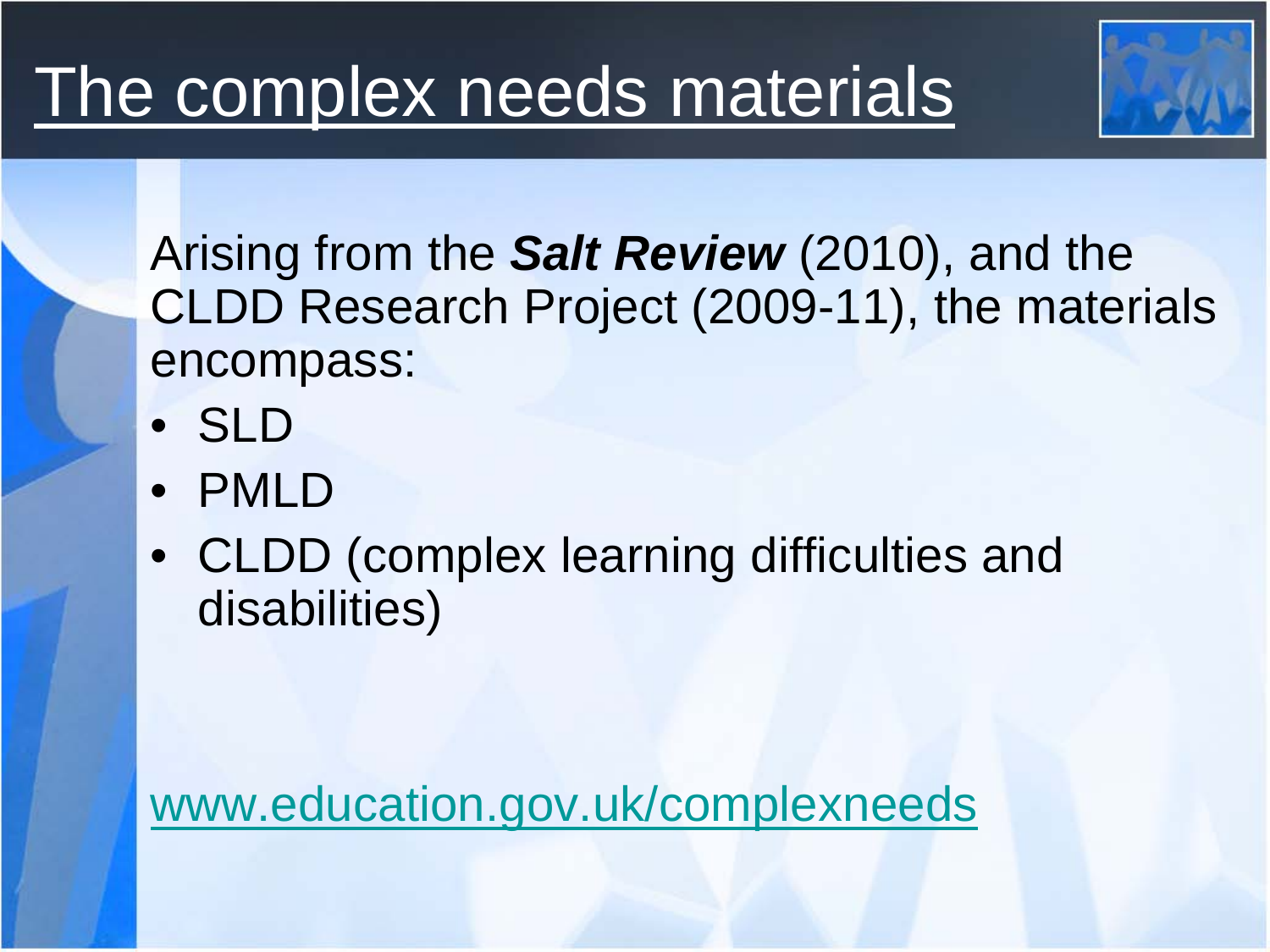# 3. **Other online opportunities**



**The 3 Trusts**:

Autism Education Trust (AET) [www.autismeducationtrust.org.uk](http://www.autismeducationtrust.org.uk/)

The Communication Trust [www.thecommunicationtrust.org.uk](http://www.thecommunicationtrust.org.uk/)

The Dyslexia-SpLD Trust [www.thedyslexia-spldtrust.org.uk](http://www.thedyslexia-spldtrust.org.uk/)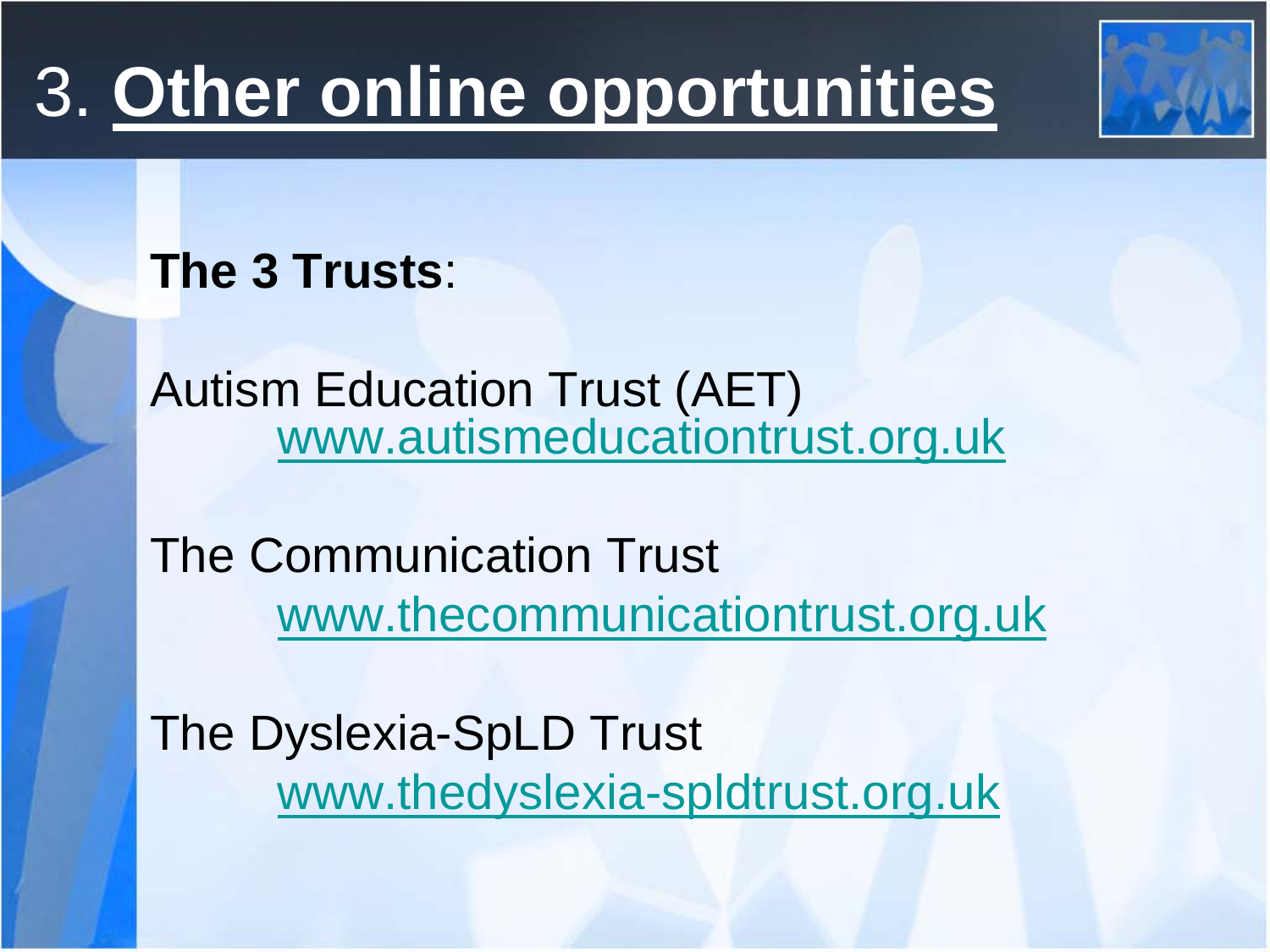

### *So this year***:**

- o The Children & Families Bill will be wending its way through Parliament, to be implemented from September 2014
- o Further details will come in Regulations
- o A new SEN Code of Practice will appear for consultation

#### *And in 2014:*

- The Bill will become an Act and there will be a new Code of Practice
- EHC Plans will replace statements and one school stage will replace School Action and School Action Plus.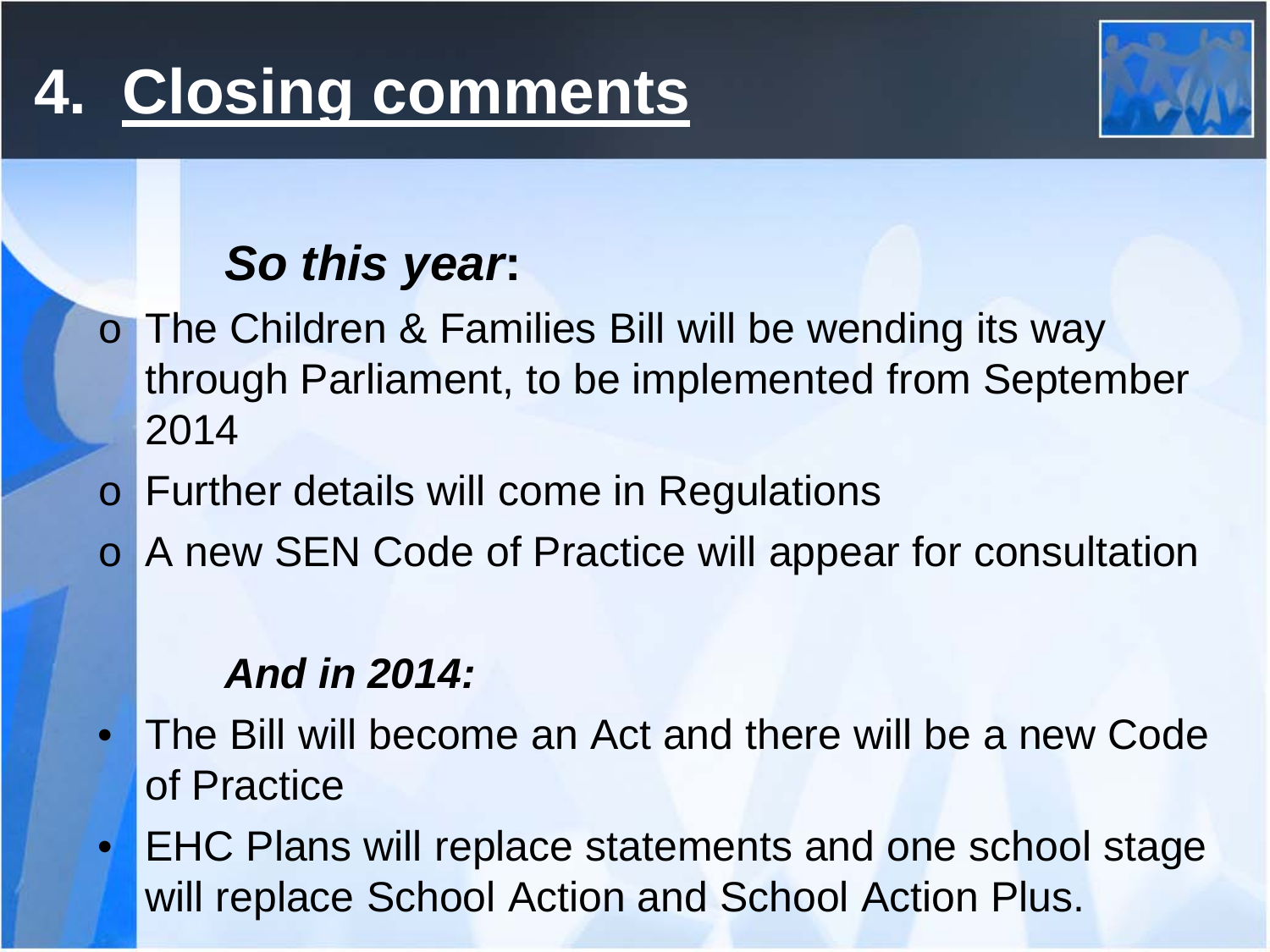# **It is likely that….**



- ▶ More children will be recognised as having co-existing conditions and more pupils who were born early will populate our classrooms.
- $\triangleright$  There will be a growing range of provision for SEND pupils, including special free schools.
- The DfE and Ofsted will continue a focus on the lowest performing 20% and seek better ways of measuring their progress.
- $\triangleright$  Staff at all levels will be encouraged to increase their knowledge and skills.
- $\triangleright$  Governors will have a vital role to play in helping schools through the changes.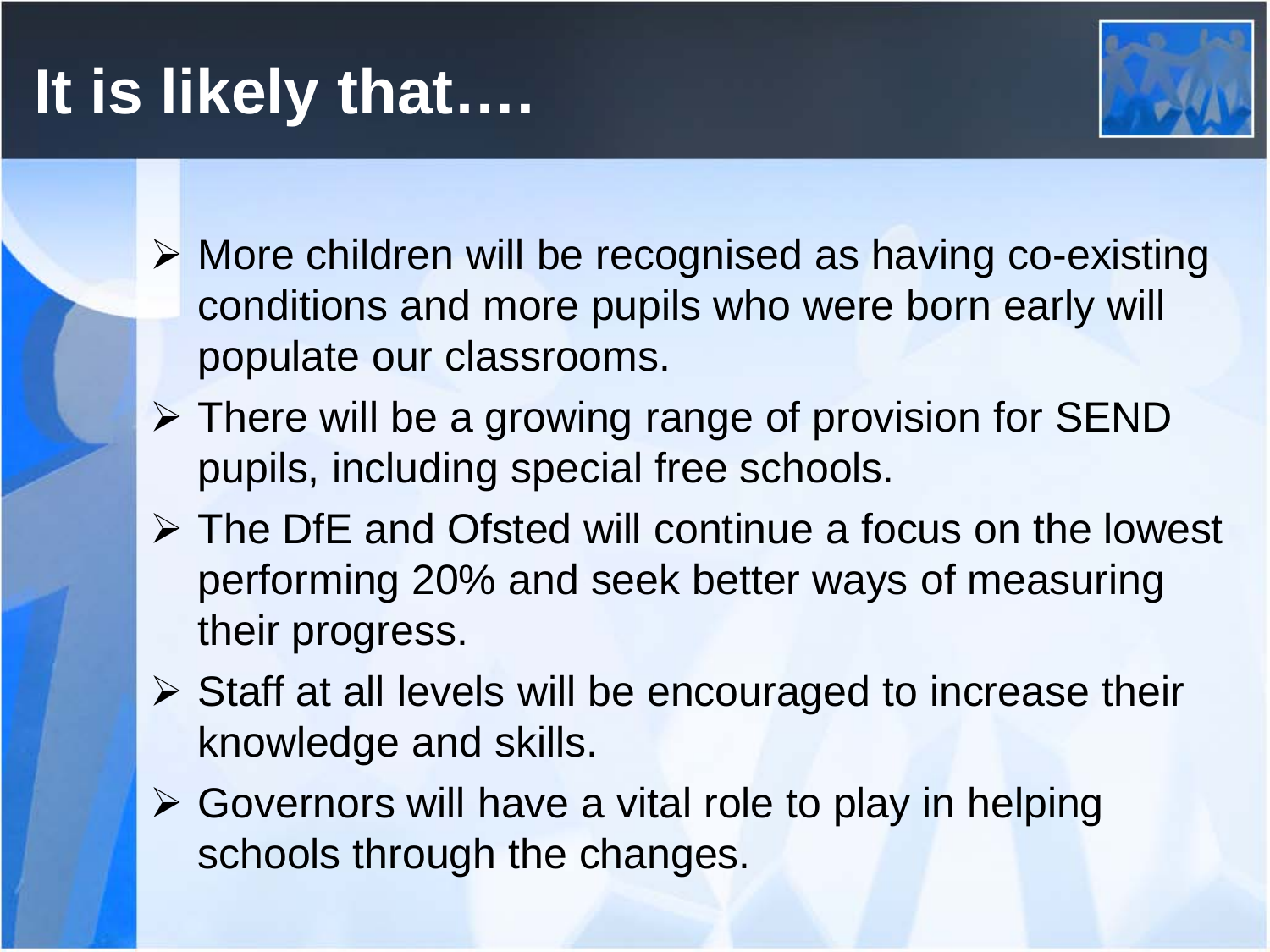## My hopes for the future……



 $\triangleright$  That there are more, rather than fewer, places in all types of specialised provision, and that the value of part-time, short-term and dual roll placements is recognised

 $\triangleright$  That we do not wait for children to 'fail' before giving them the support they need and that parents feel it is less of a fight to get the provision they want for their child

 $\triangleright$  That we work together – across schools, across services, across roles – to meet the needs of those who learn with difficulty or differently.